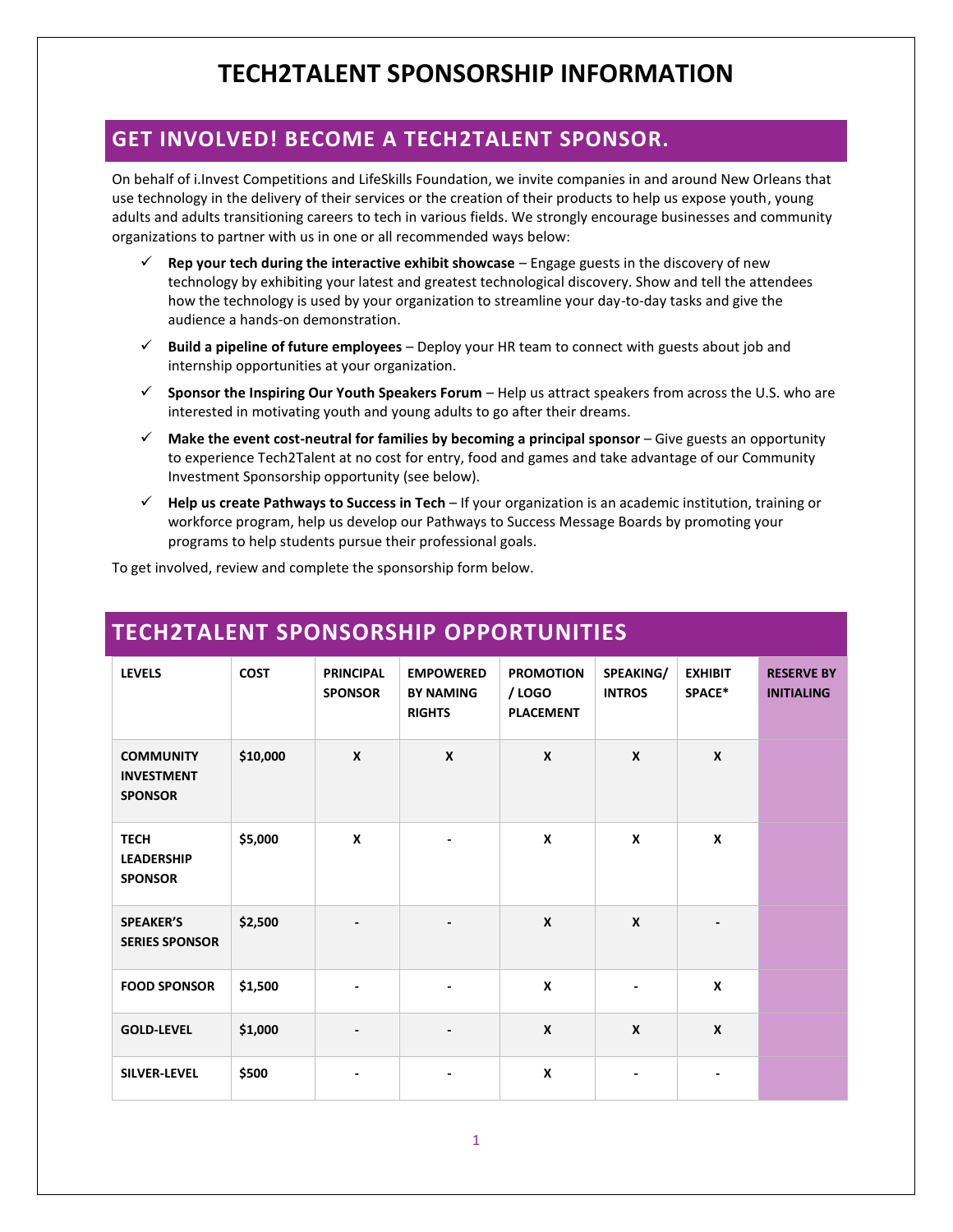# **TECH2TALENT SPONSORSHIP INFORMATION**

| <b>INTERACTIVE</b><br>BOOTH* | \$250 | $\overline{\phantom{0}}$ | $\blacksquare$           | X | $\overline{\phantom{0}}$ | $\sqrt{ }$       |
|------------------------------|-------|--------------------------|--------------------------|---|--------------------------|------------------|
| <b>JOB FAIR TABLE</b>        | \$150 | $\overline{\phantom{0}}$ | $\overline{\phantom{0}}$ | X | $\overline{\phantom{0}}$ | <b>3FT SPACE</b> |

**\*All exhibitors must have a 6-foot interactive booth with either hands-on (ex. video walls, virtual reality, photo booths, etc.) or experiential learning activities (ex. observational learning, scientific experiment, digital learning). All activities, prizes, and giveaways must be approved prior to the event. One 6ft table and two chairs will be provided. Also, access to electrical outlets and Wi-Fi will be provided.**

**\*\* Career exhibitors will receive a 3 ft tabletop to display jobs, internships and conduct interviews.**

### **2022 TECH2TALENT SPEAKER/SPONSOR REGISTRATION**

#### **DEADLINES**

- Sponsorship fees are due 60 days prior to the event.
- All artwork must be received 60 days before the event.
- Artwork, logos, and headshots must be submitted in high resolution to mjackson@iinvestcompetition.com.
- All changes must be approved prior to being confirmed.

### **SPEAKER REGISTRATION**

I \_\_\_\_\_\_\_\_\_\_\_\_\_\_\_\_\_\_\_\_\_\_\_\_\_\_\_\_\_\_\_\_\_\_\_\_\_\_\_\_\_\_\_\_, am interested in speaking during the **Inspiring Our Youth Speaker's Forum**. I understand that this is a voluntary speaking opportunity (unless notified otherwise) and I am responsible for preparing a presentation for an audience of youth and/or young adults. My talk is most appropriate for people ages Theorem 2011. My topic of interest is/are (circle one or more):

- Personal Growth
- Professional Growth
- Responsible Tech Use (Cybersecurity Awareness, Social Media Awareness, etc.)
- Tech Education and Workforce
- Youth Entrepreneurship
- Financial Literacy
- Boys Only Talks
- Girls Only Talks

**Send your bio, headshot, topic title, and abstract to [mjackson@i-investcompetition.com.](mailto:mjackson@i-investcompetition.com)**

### **SPONSORSHIP & EXHIBITING REGISTRATION**

#### **EXHIBITING GUIDELINES**

- We will provide on 6 ft table and two chairs. If additional tables are needed, please indicate the desired number here endled an extra table fee may be required.
- Please advise if you have power requirements (may affect booth placement). **Power Required: Yes No**
- Complimentary WIFI for phone/email is available; however, you will need access to additional broadband resources for large presentations, gaming, and other demonstrations.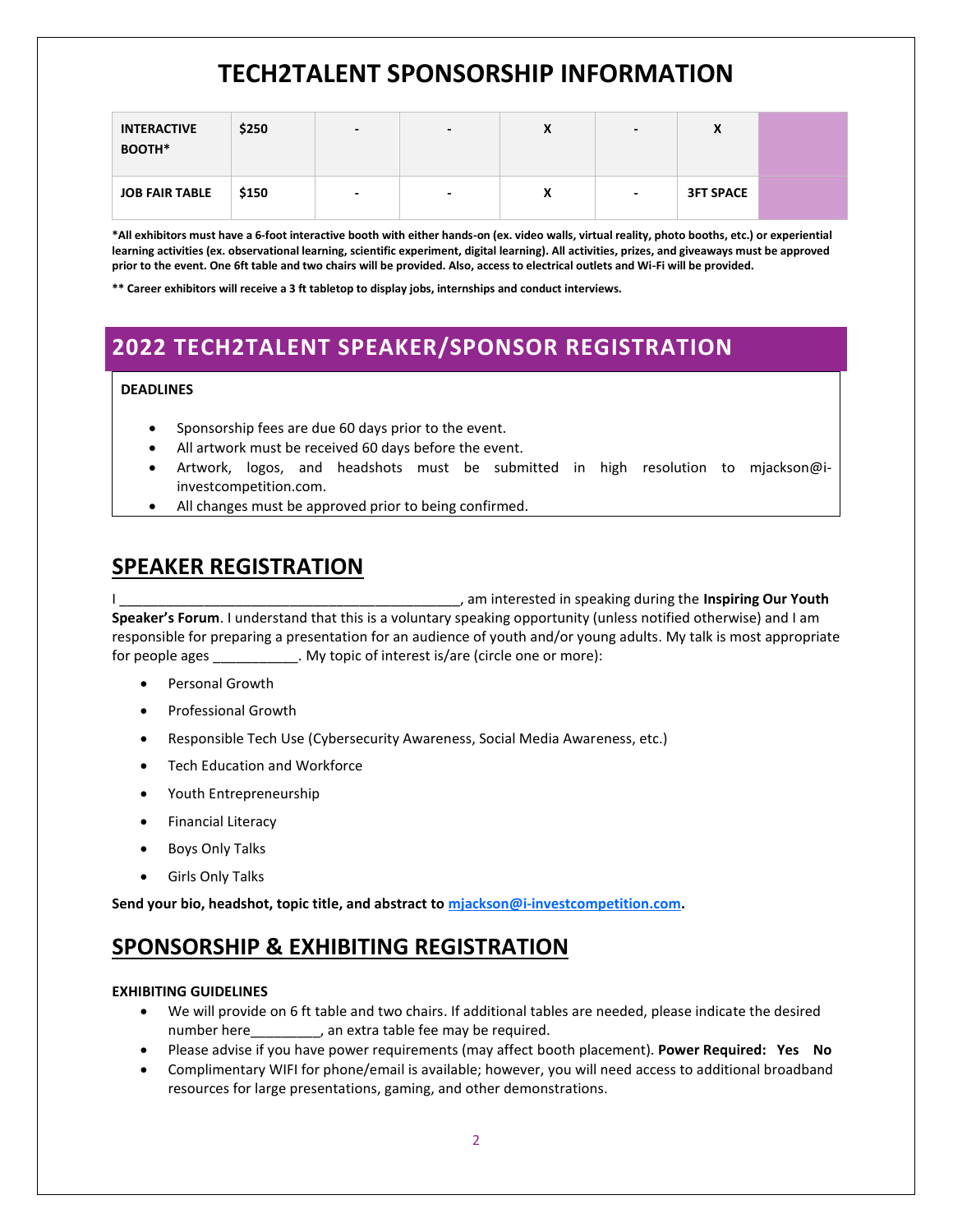# **TECH2TALENT SPONSORSHIP INFORMATION**

| <b>Company Name</b> | Company<br>Contact | Point<br>of | <b>POC Email Address</b> | <b>POC Phone Number</b> |
|---------------------|--------------------|-------------|--------------------------|-------------------------|
|                     |                    |             |                          |                         |
|                     |                    |             |                          |                         |

#### **ATTENDEES (LIST THE NAME, TITLE AND EMAIL ADDRESS OF THE ATTENDEES WHO WILL UTILIZE YOUR COMPLIMENTARY TICKETS). IF UNKNOWN AT THE TIME, BE SURE TO EMAIL THIS INFORMATION TO [EVENTS@PRSOLUTIONSLLC.ORG.](mailto:EVENTS@PRSOLUTIONSLLC.ORG)**

| Name | <b>Title</b> | Company | <b>Email Address</b> |
|------|--------------|---------|----------------------|
|      |              |         |                      |
|      |              |         |                      |
|      |              |         |                      |
|      |              |         |                      |
|      |              |         |                      |
|      |              |         |                      |
|      |              |         |                      |
|      |              |         |                      |

#### **PAYMENT INFORMATION**

**How would you like to pay?**

**\_\_\_\_\_ Send an invoice to me for a credit card payment to this email address \_\_\_\_\_\_\_\_\_\_\_\_\_\_\_\_\_\_\_\_\_\_\_\_\_\_\_\_.**

**\_\_\_\_\_ Send a cashapp request to \_\_\_\_\_\_\_\_\_\_\_\_\_\_\_\_\_\_\_\_\_\_\_\_\_\_\_\_\_\_\_\_\_\_\_\_\_\_\_\_\_.**

**\_\_\_\_\_ Send a PayPal request to \_\_\_\_\_\_\_\_\_\_\_\_\_\_\_\_\_\_\_\_\_\_\_\_\_\_\_\_\_\_\_\_\_\_\_\_\_\_\_\_\_\_.**

**\_\_\_\_\_ I will mail the payment to at the address below. I understand that the payment must be received prior to event day.**